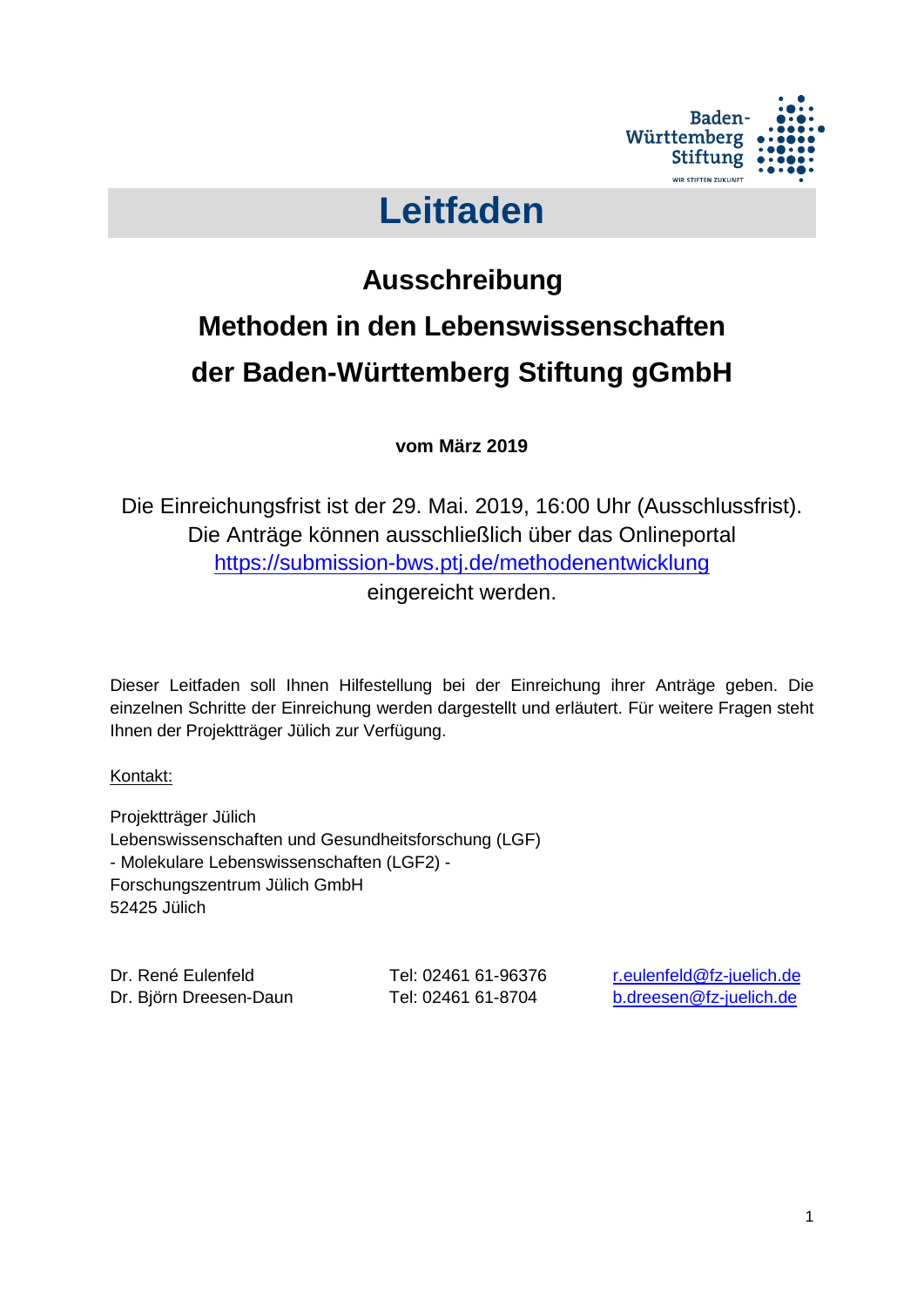# **I. General Information**

#### **Application form and language:**

The application can be written in German or English. A German abstract must be submitted in any case (see point XIV).

## **Legally binding:**

Applications must be submitted via the submission tool [https://submission](https://submission-bws.ptj.de/methodenentwicklung)[bws.ptj.de/methodenentwicklung](https://submission-bws.ptj.de/methodenentwicklung) of the Project Management Jülich. In addition to the personal details of the applicants/the formal details, a PDF-file of the project description signed by the rectorate of the university or the management of the research institution must be uploaded to the portal. The signature in the PDF document is sufficient to meet the deadline. Subsequently, the signed document must be submitted by post or fax without delay.

## **Eligible project costs:**

Financing will be provided for personnel, material and travel costs. In exceptional and duly justified cases investment costs in the form of depreciation over the life of the project, as well.

Please note that net amounts must be indicated for all items. The corresponding Added Value Tax (VAT) must be listed separately.

- Personnel costs with indication of the value. Please use the following approaches (based on a full-time position):
	- Postdoc: 70,000 €/ a
	- PhD student: 65,000 €/ a
	- Technical assistance: 50,000 €/ a
- Material costs (small devices, consumables)
- Travel costs
- In justified exceptional cases, investment costs (applies to new investments from 5,000  $\epsilon$ , depreciation period according to depreciation table, billable depreciation only for the useful life of the project)
- Overview of total costs
- There must be a clearly defined financing plan indicating the resources to be allocated to each partner.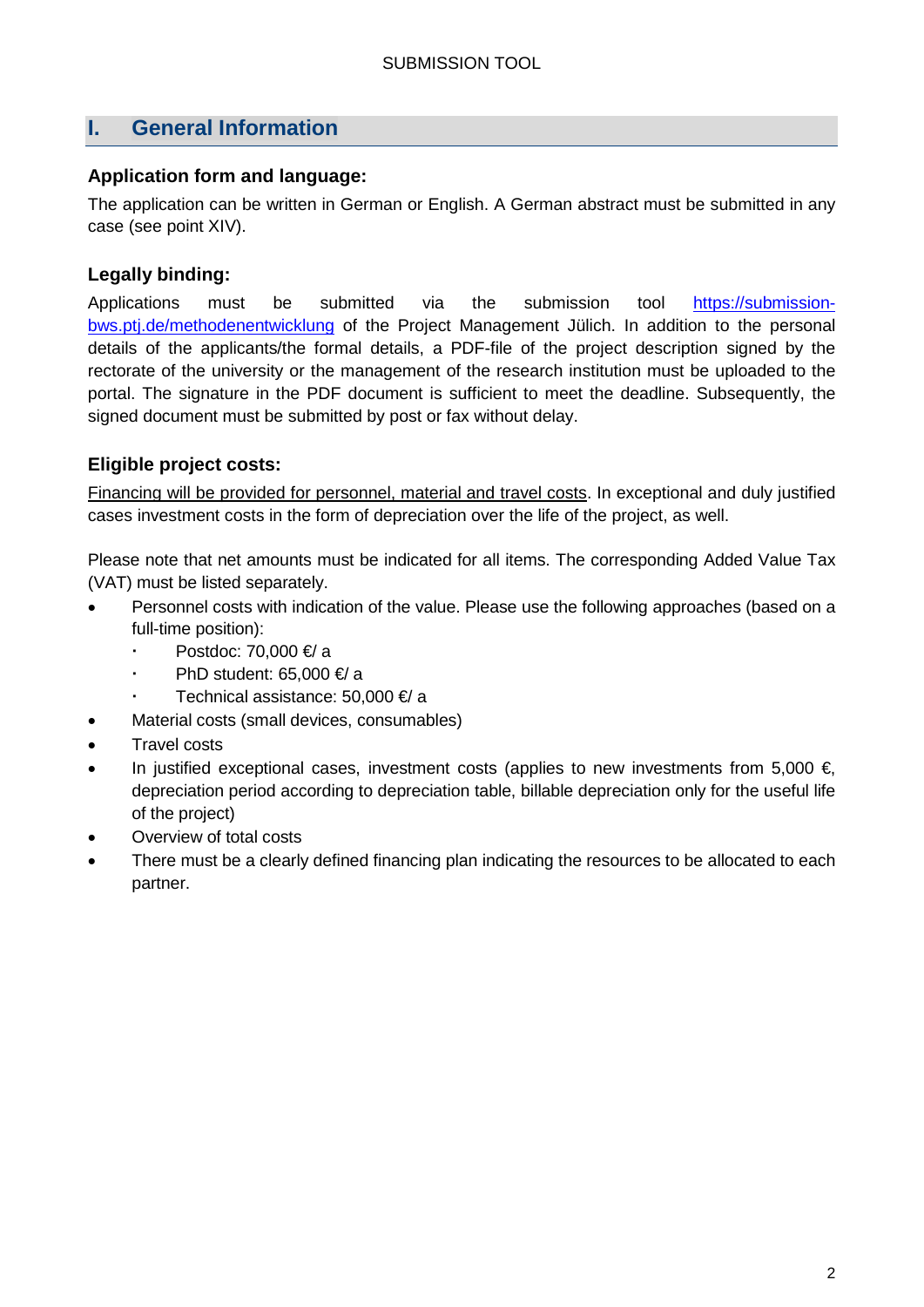## **II. Coordinator Registration**

Please register as a coordinator. The coordinator of the cooperation project will add the project partner in one of the next steps (see point IV).

# **III. Coordinator Profile**

#### **a. Contact Data**

- Title, First Name and Surname
- Institute, Department, Institution
- Mailing address
- Phone
- Email

#### **b. Tasks and Expertise**

Please briefly describe your task in the project, the technical/scientific expertise and the relevant work of the project coordinator and any project partners involved (max. 1,600 characters).

#### **c. References**

List your project-relevant publications from the last five years (maximum 5).

## **IV. Partners**

Please add your project partner(s). Maximum two partners can be added.

# **V. Project Data**

Please enter the following information for your project:

- **Title**
- Acronym
- Duration (maximum 36 months)
- Focus (related to the field "single cell analysis" or "high-resolution microscopy" as mentioned in the call text)

## **VI. Financing Plan**

Use the template provided in the submission tool.

## **VII. Executive Summary**

Please provide a brief description of the planned project (max. 1,600 characters). Please describe the main objectives, the expected results and the research question for the validation of the method to be developed. Please avoid abbreviations or provide an abbreviation list.

## **VIII. Objectives of the Project**

What is the objective of the project? Please describe the expected results and which research question will be used to pursue the objectives (max. 3,000 characters).